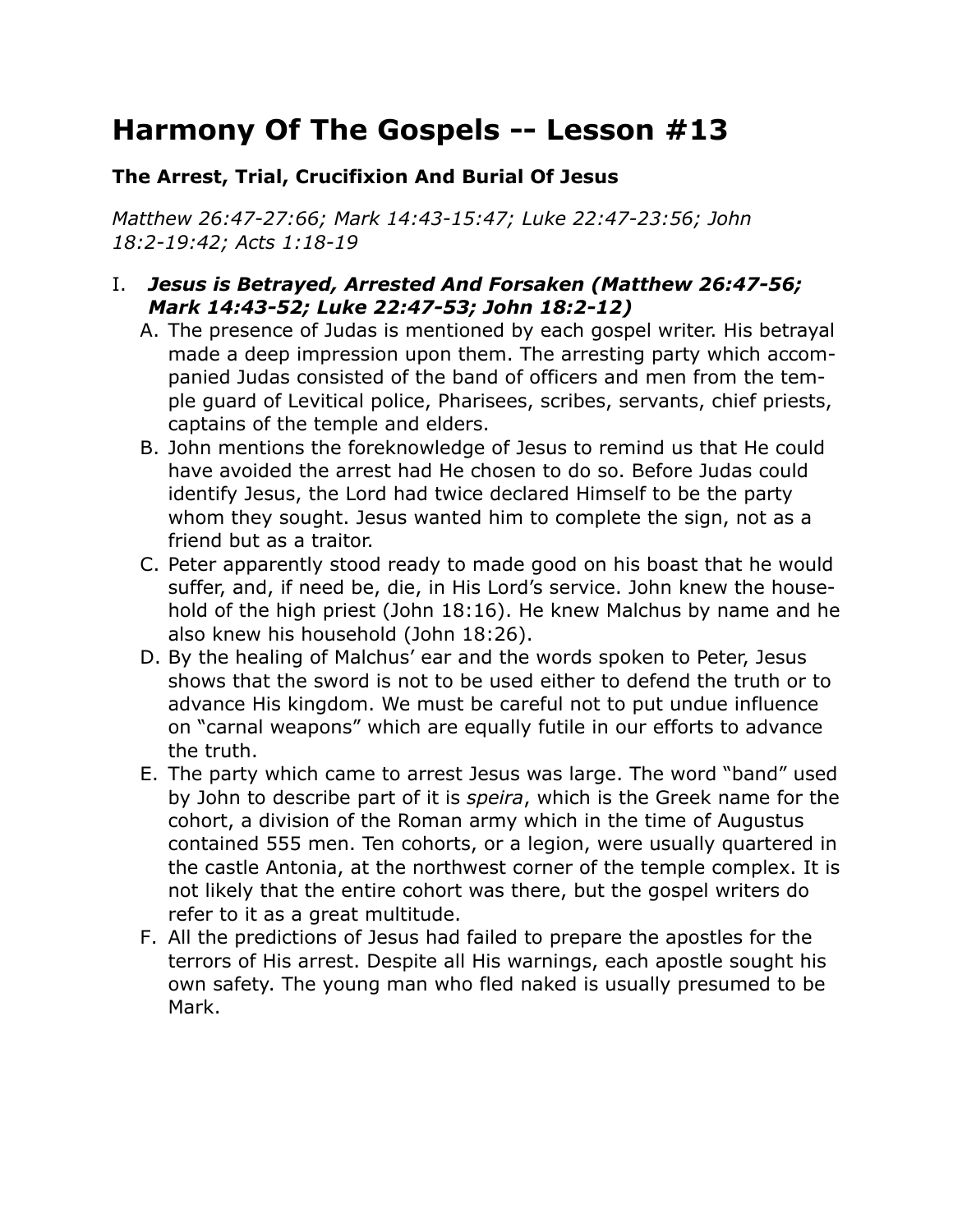## II. *Jesus First Examined By Annas, The Ex-High Priest (John 18:12-14, 19-23)*

- A. John restates the fact of one man dying for the people to remind the reader that Jesus was about to be tried by those who had prejudged Him and decided upon His death.
- B. The high priesthood was a life office. According to Josephus, Annas was high priest, but the Romans had given the office to Caiaphas. As high priest, therefore, and as head of the Sadducean party, the people looked to Annas before Caiaphas, taking Jesus to him first. The influence of Annas is shown by the fact that he made five of his sons and sons-in-law high priests. Annas is said to be about sixty years old at this time.
- C. Jesus was under arrest, and as the trail had not yet begun there was ample time to introduce new charges against Him. If, in addressing the high priest, He had just spoke words worthy of punishment, the officer who struck Him should, instead, have preferred charges against Him and had Him punished in a legal manner. If the officer could not do this (and the point here is that he could not), he was doubly wrong in striking Jesus. Therefore, Jesus rebuked the wrong-doer.

# III. *Jesus Is Tried And Condemned By Caiaphas And The Sanhedrin (Matthew 26:57-68; Mark 14:53, 55-56; Luke 22:54, 63-65; John 18:24)*

- A. It is likely that Annas had apartments in the same palace with Caiaphas, and that from these apartments Jesus was led into some hall large enough to hold the Sanhedrin, which had not convened. However, this was not its formal session as a court; it was meeting more in the capacity of a committee.
- B. They took Jesus' words in John 2:19-22 and twisted them against Him. The accounts of Matthew and Mark show how the witnesses failed to agree. A man could only be condemned on the testimony of two witnesses agreeing as to some fact or facts constituting a ground for condemnation (Deuteronomy 17:6; 19:15).
- C. While the testimony might be used to show that Jesus was boastful, it was insufficient to justify a sentence of blasphemy. A threat to destroy the temple might be construed as blasphemy, but a promise to rebuild the temple, if destroyed, was altogether different. The high priest, knowing this, sought to extort from Jesus some additional evidence. Jesus gave no explanation, since the future would explain His meaning, and speak the truth to all who had the ears to hear it.
- D. Seeing that Jesus was not going to be lured into an answer, Caiaphas desperately tried to question Jesus plainly and bluntly. Caiaphas actually had no legal right to ask either of these questions. No one could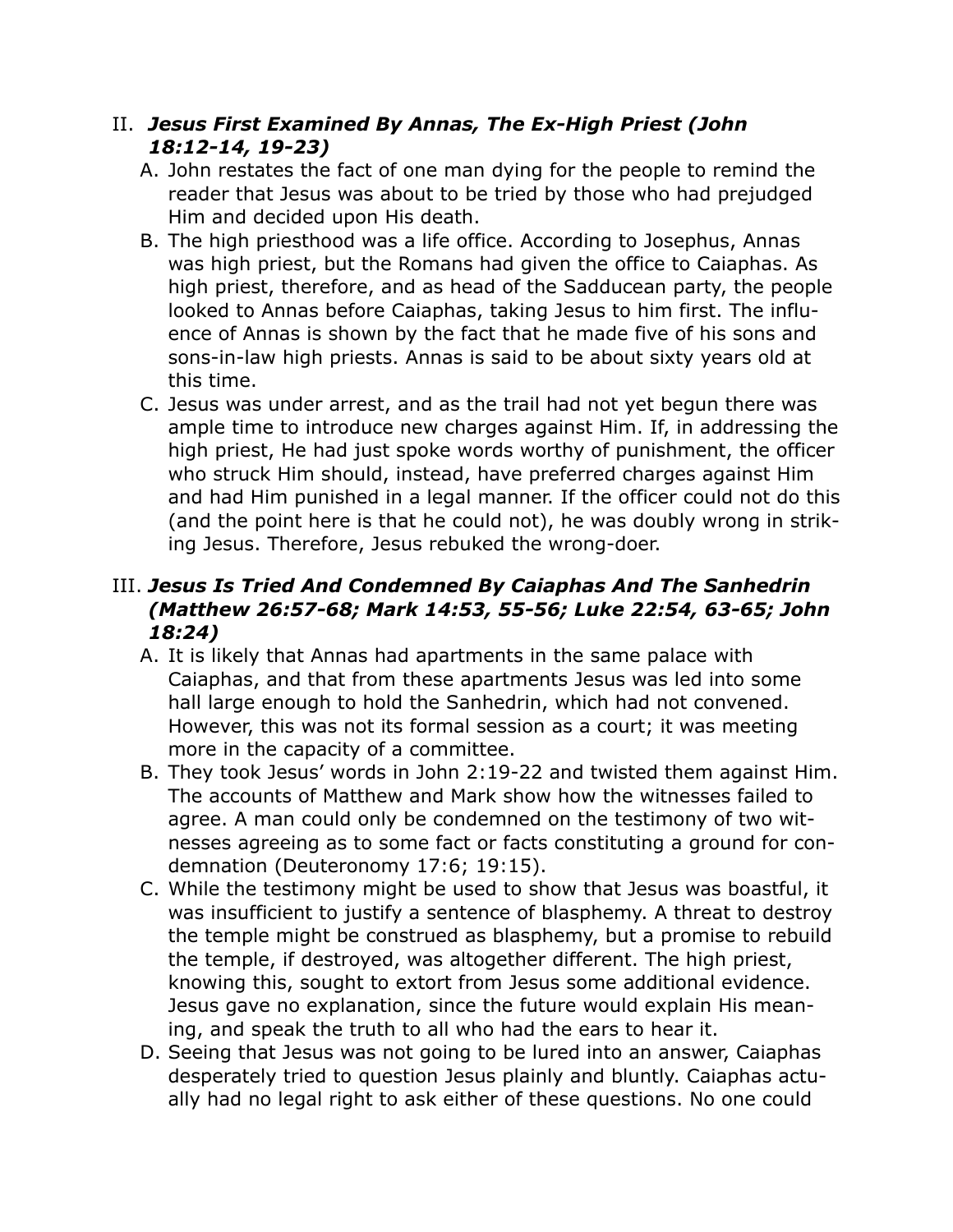be compelled to testify against himself, but he knew the claims of Jesus, and realized that if Jesus repudiated them He would be shamed forever, and if He asserted them He could be charged with blasphemy.

- E. The "right hand of power" was commonly understood to mean the right hand of God. By the words "nevertheless" and "henceforth" Jesus brings His present state of humiliation into contrast with His future state of glory. One day, He would sit in judgment and they would stand on trial before Him.
- F. Though Jesus had given the very answer which the high priest was longing to hear, he hypocritically pretended to be shocked at it, and rended his clothes and feigned horror. Jesus, having stood out for examination, is now given back to the officers to be led away into the council chamber. The officers heaped many indignities upon Him to try and show that He was not to be regarded as human.

#### IV. *Peter Denies The Lord Three Times (Matthew 26:58, 69-75; Mark 14:54, 66-72; Luke 22:54-62; John 18:15-18, 25-27)*

- A. John's familiarity appears to have been with the household as well as with the high priest personally. The doorkeeper evidently recognized John as a disciple, and was therefore suspicious of Peter. The cowardly "I am not" of Peter is a sad contrast to the strong "I am He" of Jesus.
- B. Though his faith in Christ was shaken, he still loved Him enough to desire to see what would become of Him. Peter's second denial was committed before four different parties, but in such a quick succession that the event is regarded as one.
- C. Peter, exasperated by the repeated accusations, lost his temper and began to emphasize his denial by profanity. Desire to make good his denial is now supreme in his thoughts and the Lord whom he denied is all but forgotten.
- D. When Peter remembered the loving tenderness Jesus manifested when He foretold Peter's crime it formed a background against which the sin appeared in all its terrible enormity.

### V. *After Dawn, Jesus Is Formally Condemned By The Sanhedrin (Matthew 27:1; Mark 15:1; Luke 22:66-71)*

- A. Since blasphemy was not a criminal offense among the Romans, the Sanhedrin consulted together and sought for some charge of which the Romans would take notice. They found no new ground of accusation against Jesus, but they decided to pervert the Lord's claim to be the Christ, making Him an insurrectionist.
- B. Jesus protested against the violence and injustice of His trial. His judges were asking Him whether He was the Christ without any inten-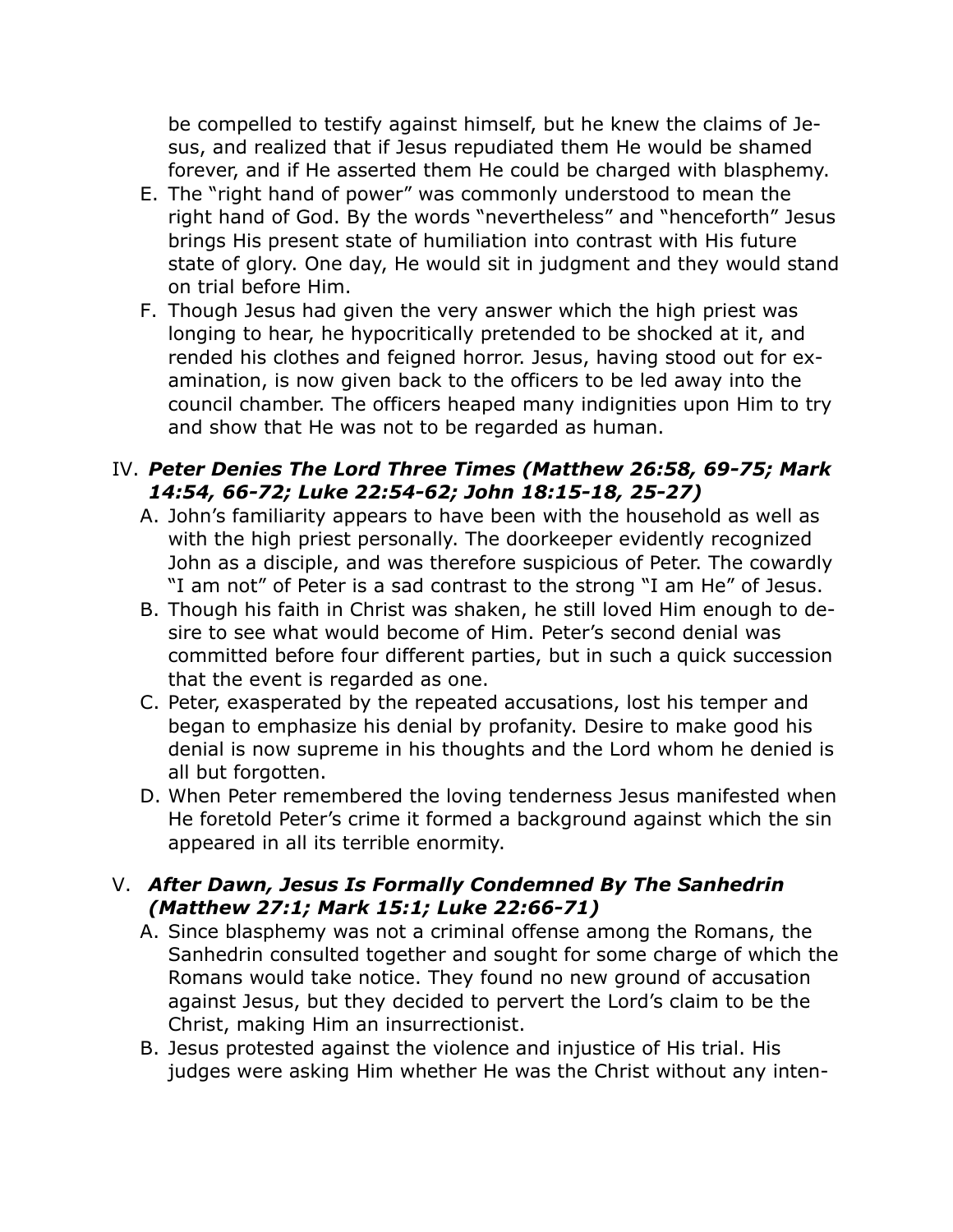tion of investigating the truth of His claim. They asked in an unlawful spirit and in an unlawful manner.

- C. Jesus appealed to them to try the question as to who He was, but they insisted on confining the question as to who He claimed to be, assuming that the claim was false.
- D. They unconsciously admitted that they lacked evidence against Jesus. The Sanhedrin could try and condemn, but they could not put to death without the concurring sentence of the Roman governor. To obtain this sentence they now lead Jesus before Pilate in the early dawn, having made good use of their time.

# VI. *Remorse And Suicide Of Judas The Betrayer (Matthew 27:3-10; Acts 1:18-19)*

- A. Judas, having no reason to fear the enemies of Jesus, probably stood in their midst and witnessed His condemnation. Judas' "remorse" is not necessarily repentance. He recognizes not only that he is guilty of betrayal but that Jesus whom he has betrayed is "innocent."
- B. The rulers certainly did not want to undo what had been done to Jesus. Judas, who had every opportunity of knowing Jesus, and who was greedy enough to betray Him, was forced to admit for the sake of his conscience that there was no reason why he should have betrayed Christ.
- C. The law of God made no provision as to the use of blood money; it was the tradition of the elders which forbade it to be put into the treasury. They could take out the Lord's money and spend it for blood, but when it was spent they could not put it back!
- D. The money was ultimately used to buy a field wherein those who were foreigners were buried. Whether rich or poor, they were not wanted in Jewish graveyards. The potter's field, being excavated for clay, would be of little value, and would therefore sell cheap.
- E. The parenthesis in Acts 1:18-19 contains the words of Luke inserted in the middle of a speech made by Peter. His account of Judas' death varies in three points from that given by Matthew, but the variations are easily harmonized. First, Judas evidently hung until his abdomen was partially decomposed; then his neck giving way, the rope breaking or something happening which caused his body to fall, it burst open when it struck the ground. Second, Judas is spoken of as purchasing the field, and so he did, for the priests bought it with his money, so it legally was his purchase. Third, the field is called "the field of blood" for two reasons and Matthew and Luke each gives one of them.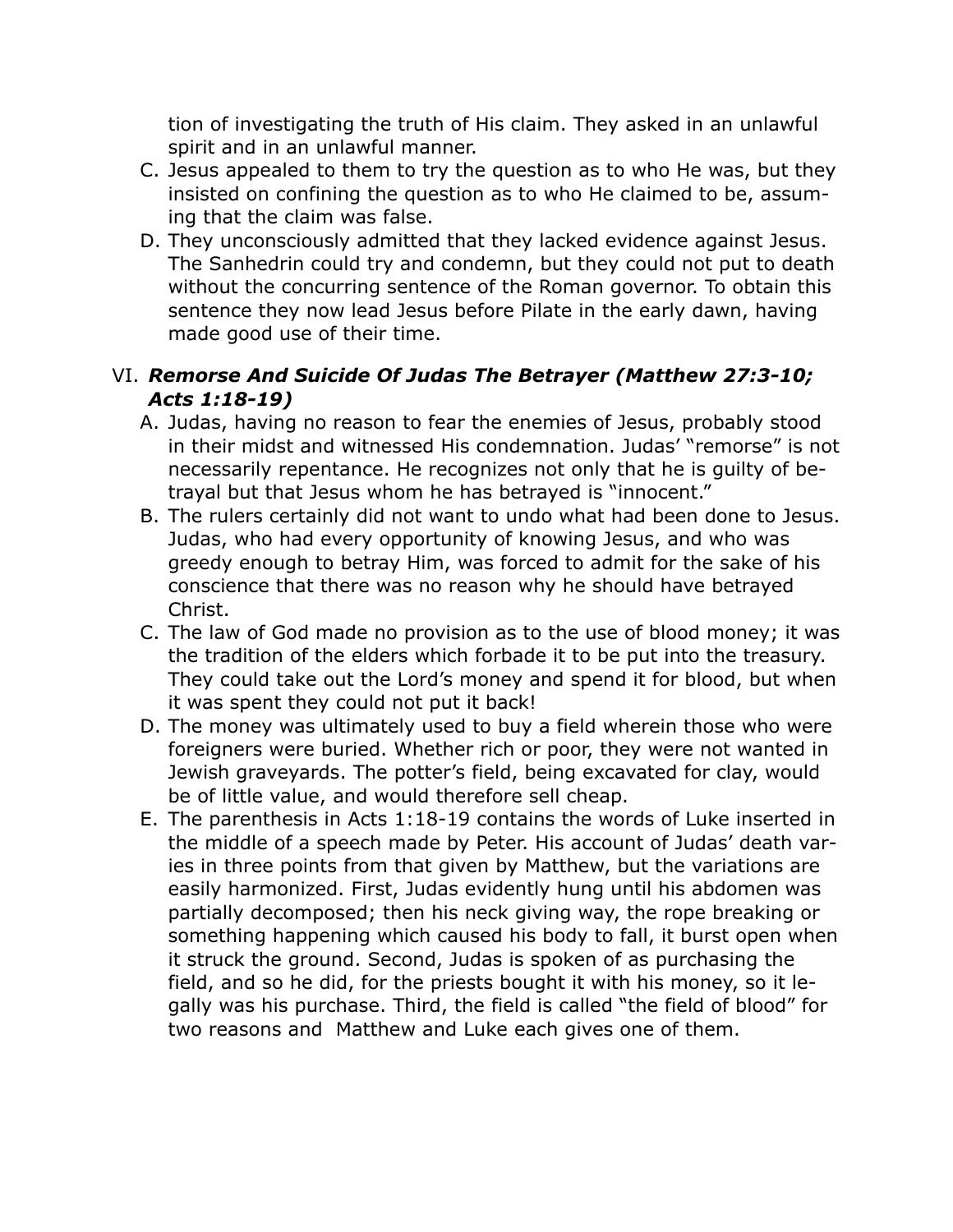#### VII.*Jesus Before Pilate The First Time (Matthew 27:2, 11-14; Mark 15:1-5; Luke 23:1-5; John 18:28-38)*

- A. The Jewish rulers first attempted to induce Pilate to accept their verdict, condemn Jesus upon it and execute Him without a trial. If they had succeeded in this, Jesus would have been put to death as a blasphemer. However, as Pilate had insisted upon trying Jesus, and as blasphemy was not a capital offense under Roman law, Jesus was condemned and executed as the "King of the Jews."
- B. As the Jews insisted on their own verdict, Pilate made them pronounce their own sentence, declining to mix jurisdiction by pronouncing a Roman sentence on a Sanhedrin verdict. However, the Jews responded that it was not in their power to pronounce the sentence for which their verdict called, since they could not put Him to death.
- C. The Jews then changed their verdict into a charge, and they became witnesses as to the truth of the matter charged. Their assertions were false. The first charge, that Jesus was a perverter of the people, was extremely vague. The second charge, that He taught to withhold tribute from Caesar, was a deliberate lie. The third charge, coupled with the other two, was intended to convey a sense which was maliciously false. Jesus was a spiritual king, and thus was not an offender against the Roman government.
- D. The question asked by Pilate expressed surprise. There was certainly nothing in the manner or attire of Jesus to suggest a royal claimant. The question was designed to draw Jesus out to show if He was a fanatic. Jesus admitted that He was a king, but the statement He made negated the sense contained in the Jewish accusation. Pilate knew that the accusations came from a suspicious source, and wanted Jesus to tell him plainly what had incurred the wrath of the Jews.
- E. Jesus told Pilate that that these kingly claims were not problematic for the Romans. He furthermore enlightened Pilate as to the nature of His kingdom. He was the incarnation of truth, and all those who desired to live according to God's truth were His subjects. The question of Pilate in John 18:38, although the subject of much debate, evidently was asked in an honest way to investigate the case of Jesus further. However, Pilate left the question unanswered and proceeded with the trial.
- F. Pilate was irritated that that Jesus did not speak in His own defense. He had already seen enough of our Lord's wisdom to assure him that it would be an easy matter for Him to expose the emptiness of all these charges. The Lord's silence was a matter of prophecy (Isaiah 53:7). Jesus kept still because to have successfully defended Himself would have been to negate the purpose for which He came into the world.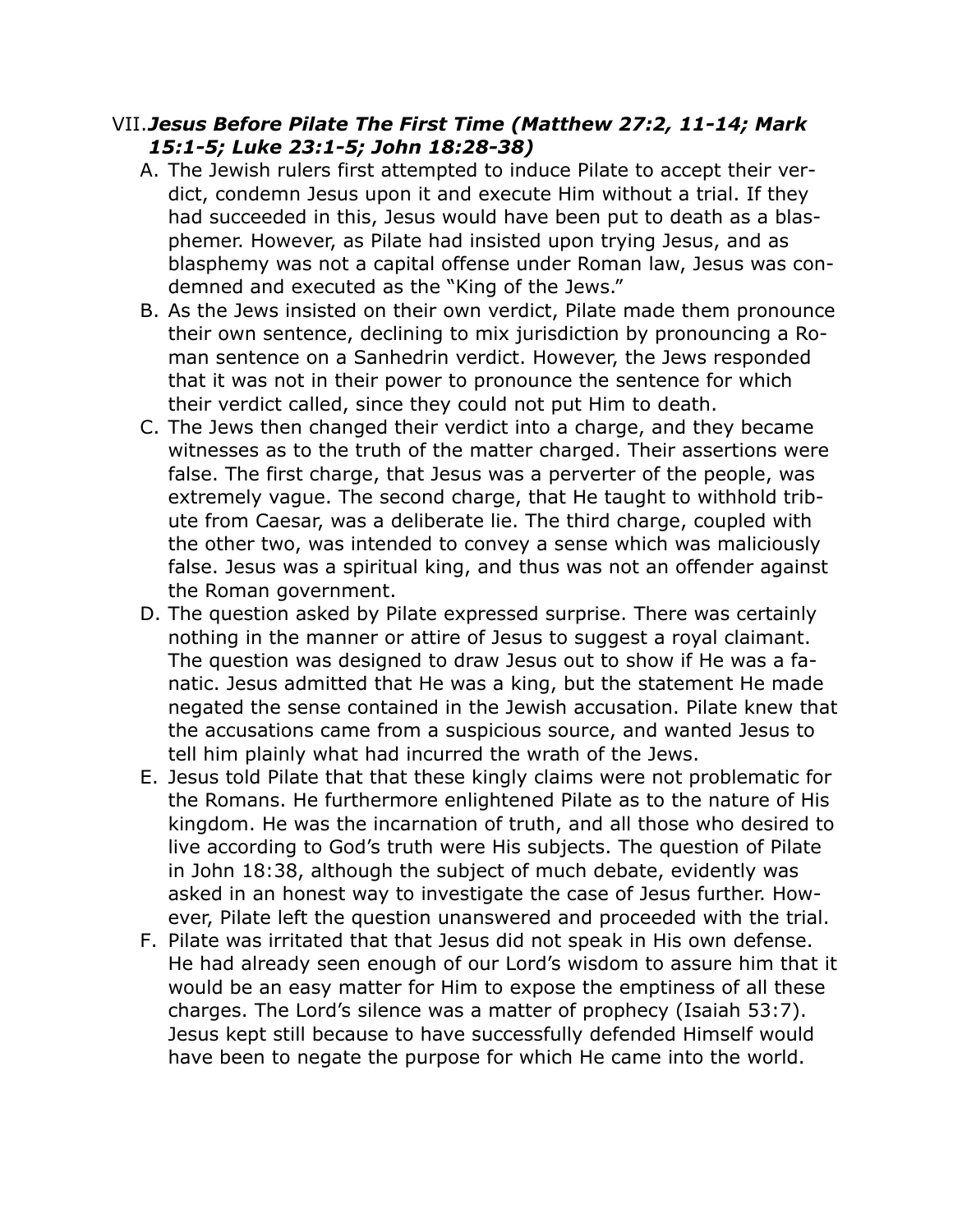### VIII.*Jesus Before Herod Antipas The Tetrarch (Luke 23:6-12)*

- A. "These days" refers to the passover season. Pilate had come up from his residence at Caesarea to keep order during the passover, and Herod had come from Tiberias to keep in favor with the Jews by showing respect to their festival.
- B. The rulers felt their case had failed before Pilate, so they became more urgent in the presence of Herod, since Herod had less reason to fear them than Pilate. In the midst of this, Jesus stood silent, answering neither question nor accusation. Herod, as stated ruler, adulterer and murderer, wanted Jesus to amuse him, but Jesus had nothing but silence for him. The only contemptuous word which Jesus is recorded to have spoken in reference to Herod is recorded in Luke 13:31-32.
- C. Herod took vengeance upon the silence of Christ by treating Him with abusive contempt. However, finding nothing in Jesus worthy of condemnation, he returned Him to Pilate. Pilate gained half his desire: Herod was now his friend, but the case of Jesus was still on his hands.

# IX. *Jesus Before Pilate The Second Time (Matthew 27:15-26; Mark 15:6-15; Luke 23:13-25; John 18:39-19:16)*

- A. No one knows when or by whom this custom of releasing a prisoner was introduced, but similar customs existed elsewhere. Both the Greeks and Romans desired to bestow special honor upon certain occasions by releasing prisoners.
- B. Josephus tells us that there had been an insurrection against Pilate's government about that time caused by his taking money from the temple treasury for the construction of an aqueduct. This may have been the matter referred to by the gospel writers, for in it many lost their lives.
- C. Although it was still early in the morning, the crowd came to demanding their annual gift of a prisoner's release. Pilate welcomed the demand because it was a possible escape from his problem. Even though Jesus had been found innocent by both he and Herod, Pilate did not have the courage to deliberately release him. He sought to please the rulers by scourging Him. Pilate sought to please everybody, but ended up pleasing nobody.
- D. After he found the mob persistent, he boldly declined to do its will and turned back into the Praetorium declaring his intention to release Jesus. He secretly hoped that a good scourging would satisfy the crowd. He believed that the more moderate ones would take pity on Jesus when they saw Him, for scourging was so cruel that the condemned person often died under its infliction.
- E. If Pilate had found Jesus guilty, he would have condemned Him at once. As it was, he sought to return Jesus to the Sanhedrin as having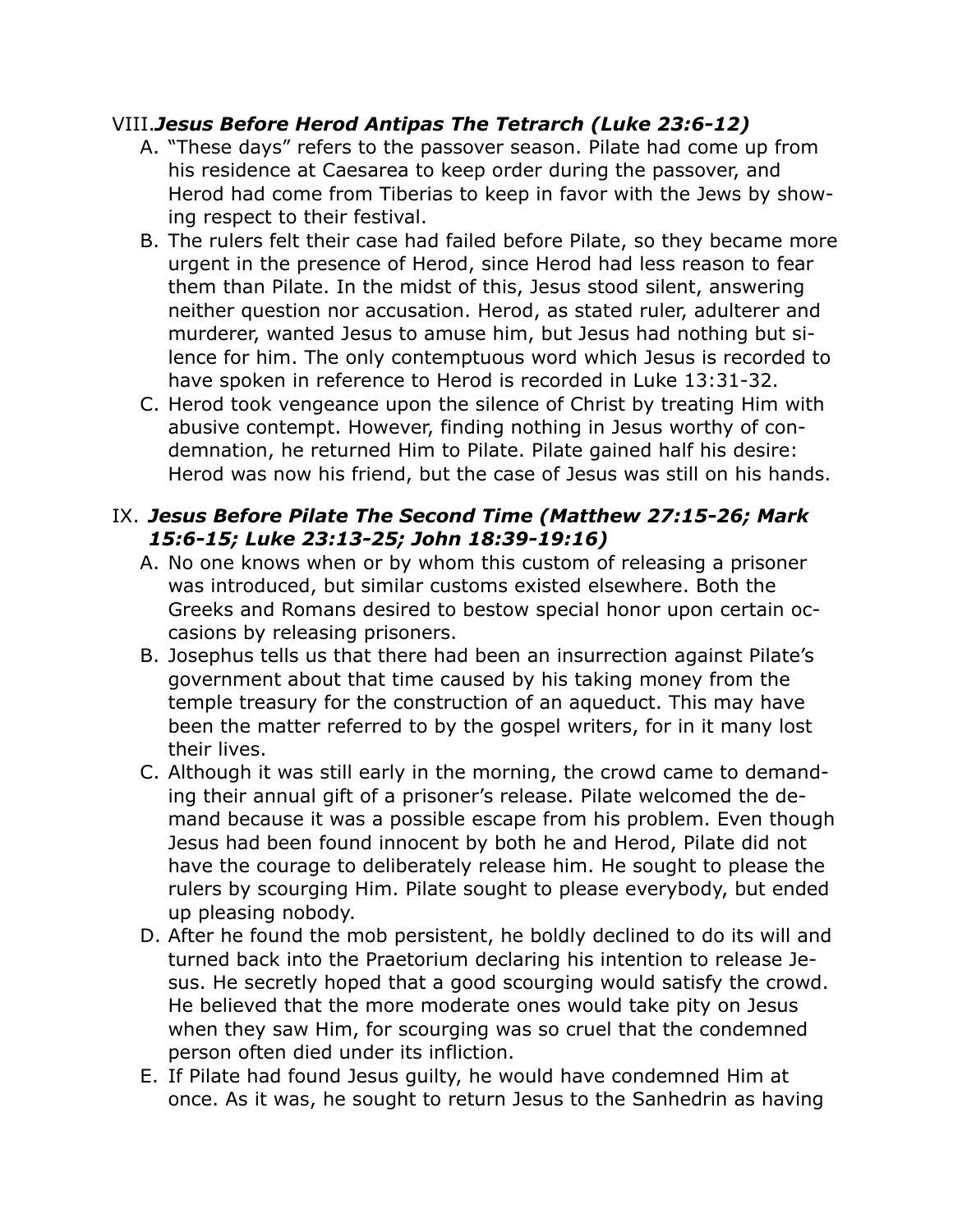committed no crime of which the Roman law could take note. After the scourging, Pilate presented Jesus to the crowd, not as a king, but as merely a man. However, none of the Jewish rulers ever wavered in their demand for crucifixion.

- F. Thinking that Pilate was accusing them of trying to put an innocent man to death, they defended themselves by revealing the fact that in addition to the charges that they had accused Jesus of, they had found Him clearly guilty and worthy of death on another charge, i.e., blasphemy.
- G. Pilate, in an effort to please the Jews, crucified Jesus, reversing the sentence which he suggested he might render to please Jesus. Pilate condemned the innocent when brought before him, but the Sanhedrin searched and arrested the innocent so that they might condemn Him. Therefore, they bore the greater sin.
- H. Pilate's act of washing his hands was symbolic, intended to show that he regarded the crucifixion of Jesus as a murder, and therefore he washed his hands of the guilt thereof. At the destruction of Jerusalem the Jews answered in part for the blood of Christ.

# X. *The Roman Soldiers Mock Jesus (Matthew 27:27-30; Mark 15:16-19)*

- A. Mark mentions the scourging to show that it preceded the crucifixion, but we see from John's account that the scourging took place somewhat earlier in the proceeding. The Praetorium is probably the old palace of Herod; the soldiers take Jesus into the palace courtyard, where they fulfill Jesus' predictions in Matthew 20:17-20.
- B. Pilate delivered Jesus to their punishment, but not into their hands. After the sentence of death, the soldiers take Jesus back into the Praetorium and renew the mockeries and indignities which had been interrupted so that Pilate could show Jesus to the people.
- C. It is likely that the mock robe and crown were removed when Jesus was brought before Pilate to be sentenced, for it is highly improbable that a Roman judge would pronounce the death sentence while the prisoner was clothed in such a manner.

# XI. *Jesus On The Way To The Cross At Golgotha (Matthew 27:31-34; Mark 15:20-23; Luke 23:26-33; John 19:16-17)*

A. Cyrene was a city in North Africa and it had a large Jewish population. The Cyreneans had one or more synagogues in Jerusalem (Acts 2:10; 6:9; 11:20). There were many Cyreneans engaged in spreading the gospel (Acts 13:1). He was commanded to carry the cross of Jesus. On the way to Golgotha, only women of Jerusalem expressed their sorrow. Some of these women would survive until the siege of Jerusalem. Je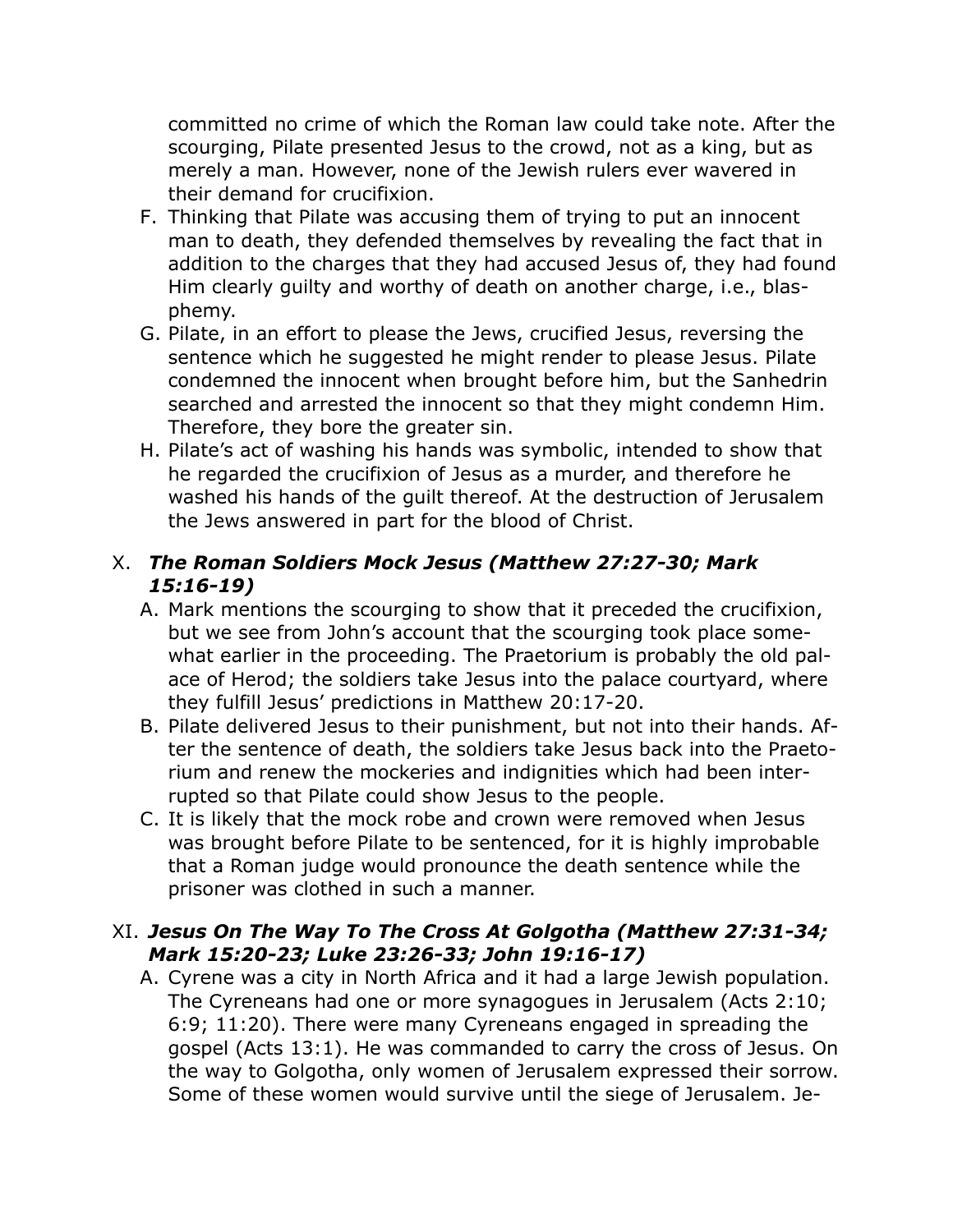sus bore His own suffering in silence, but He pitied those who would have to live through that anguish.

- B. Jesus furthermore reflected upon the sorrows which the Romans would bring upon the Jews. If the innocence of Jesus could not even stop the Roman persecution, what will the guilty, rebellious inhabitants of Jerusalem do when the Romans come against them?
- C. Jesus was taken to Golgotha, but the exact location is unknown to us today. However, we do know that it was outside of the city (John 19:20; Hebrews 13:12). The mixture of sour wine mingled with gall and myrrh, a custom thought to have originated with the Jews and not the Romans, was intended to dull the pain of those being crucified or scourged. Jesus declined it because it was the Father's will that He should suffer. He could not go to the cross in a drugged, semiconscious state.

#### XII.*The First Three Hours On The Cross (Matthew 27:35-44; Mark 15:24-32; Luke 23:33-43; John 19:18-27)*

- A. The two robbers on the crosses next to Jesus had probably been condemned because they were insurrectionists and outlaws. According to Josephus, large numbers of them were crucified during the Jewish wars. These two may have been crucified at this time for the sake of convenience, but the fact that Jesus was placed between them suggests that it was done to heighten His humiliation. Pilate had no personal ill-will toward Jesus, but he did want to show contempt for the Jews' "King."
- B. The Lord's first words on the cross remind us of Isaiah 53:12. These words are consistent with His own teaching (Matthew 5:44), and it was echoed by Stephen (Acts 7:59-60). Peter and Paul both spoke of the ignorance of the Jews (Acts 3:17; 1 Corinthians 2:8).
- C. A quaternion or band of four soldiers did the work of the actual crucifixion. The Roman law awarded them the garments of the condemned as their reward. The "coat" was the tunic or undergarment which reached from the shoulders to the knees. Ordinarily it was in two pieces, but this one, being one piece, was more valuable. Even the small part the soldiers played in the crucifixion was the subject of prophecy (cf. Psalm 22:18).
- D. It was customary for the Romans to place a writing above the head of the crucified to indicate the cause for which they died. Pilate wrote the accusation in a way which would show his contempt for the Jewish people. They had forced him to crucify an innocent man, and he retaliated by giving Him the title which his enemies accused Him of professing. Hebrew, Latin and Greek were the languages of religion, law and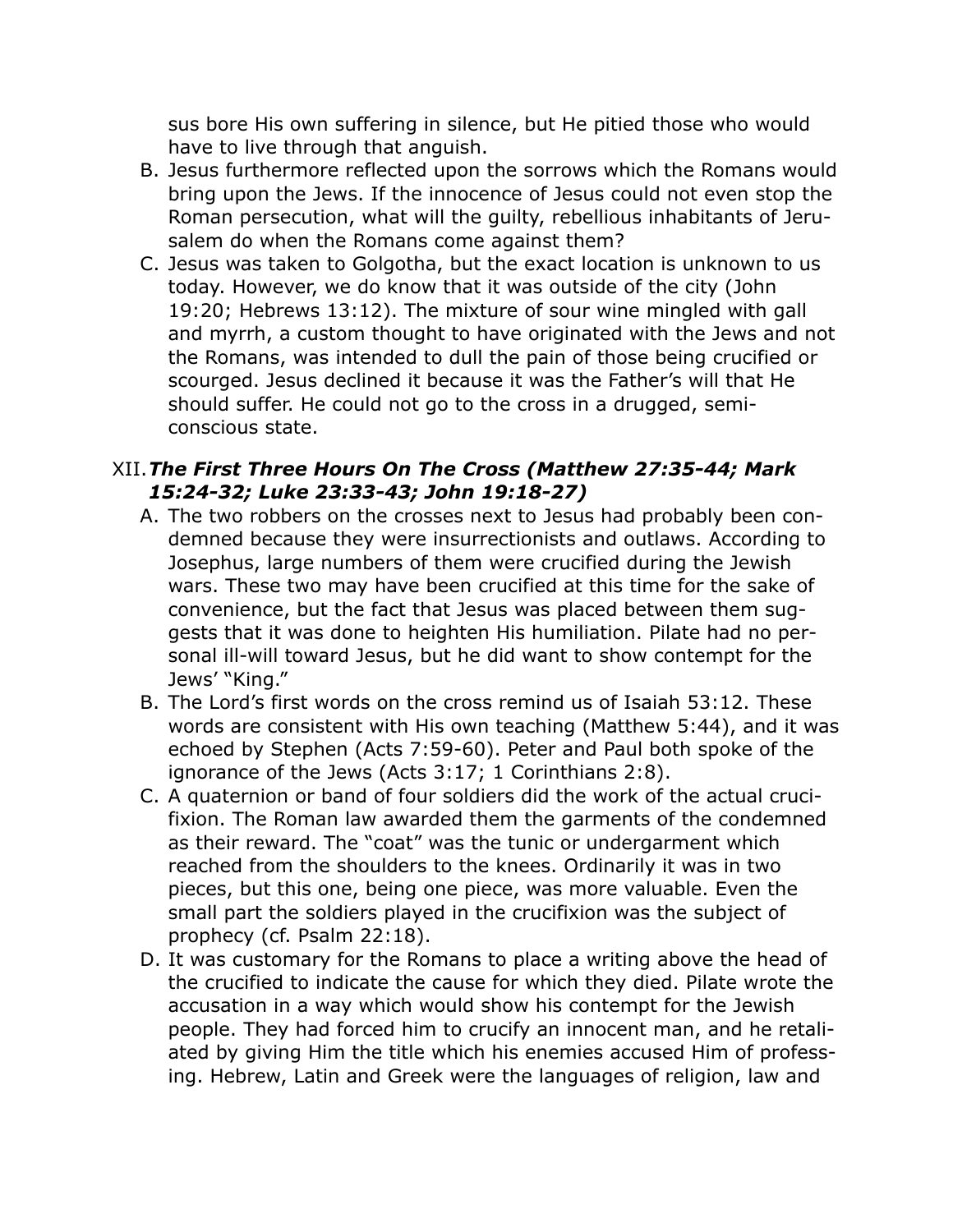philosophy, respectively. Pilate used them because all three were spoken by people in Jerusalem.

- E. At first, both of the robbers reviled Christ, but one repented and asked to be remembered in His kingdom. It is unlikely that the robber had a conception of the spiritual kingdom of Jesus, but he arrived at the conclusion that Jesus was the Messiah and would come in His kingdom despite His death. Many make the thief an example of salvation today, but he cannot be because of the fact that he lived before the new covenant was instituted (cf. Hebrews 9:15-17). Jesus could change its terms to suit the occasion at this point.
- F. By using the title "woman," Jesus addressed His mother at the end of His ministry with the same word which He had used at its beginning (John 2:4). He made her welfare one of His last cares on the cross when He was making atonement for the sins of the world (1 Timothy 5:8).

# XIII.*The Second Three Hours On The Cross (Matthew 27:45-50; Mark 15:33-37; Luke 23:44-46; John 19:28-30)*

- A. The darkness that was "over all the land" for three hours was a sign of judgment and/or tragedy (cf. Amos 8:9-10). The judgment is therefore a judgment on the land and its people, but it is also a judgment on Jesus; for out of this darkness comes His cry of desolation.
- B. We can imagine what it would mean to a righteous man to feel that he was forsaken by God. The more we feel the love of another, the greater our sense of loss at being deprived of it. Considering the relationship of the Son and the Father, we can never know the depth of anguish the cry expressed as the darkness was lifted.
- C. Jesus had come, ministered, suffered and had conquered. There only remained the taking possession of the grave, and thereby overcoming death. By His righteousness Jesus had triumphed in man's behalf and the mighty task was accomplished. None of the gospel writers speak of Jesus as dying because He yielded up His spirit voluntarily (John 10:18).

### XIV.*The Phenomena Accompanying The Death Of Christ (Matthew 27:51-56; Mark 15:38-41; Luke 23:45, 47-49)*

A. The veil was the heavy curtain which hung between the holy and the most holy places in the sanctuary. It signified that the way into the holiest, and by extension, into heaven, was not yet made manifest while the first tabernacle was standing (Hebrews 9:7-8). The moment Jesus died, the veil was appropriately rent from top to bottom, disclosing the most holy place to the priests who were at that time offering the evening incense in the holy place.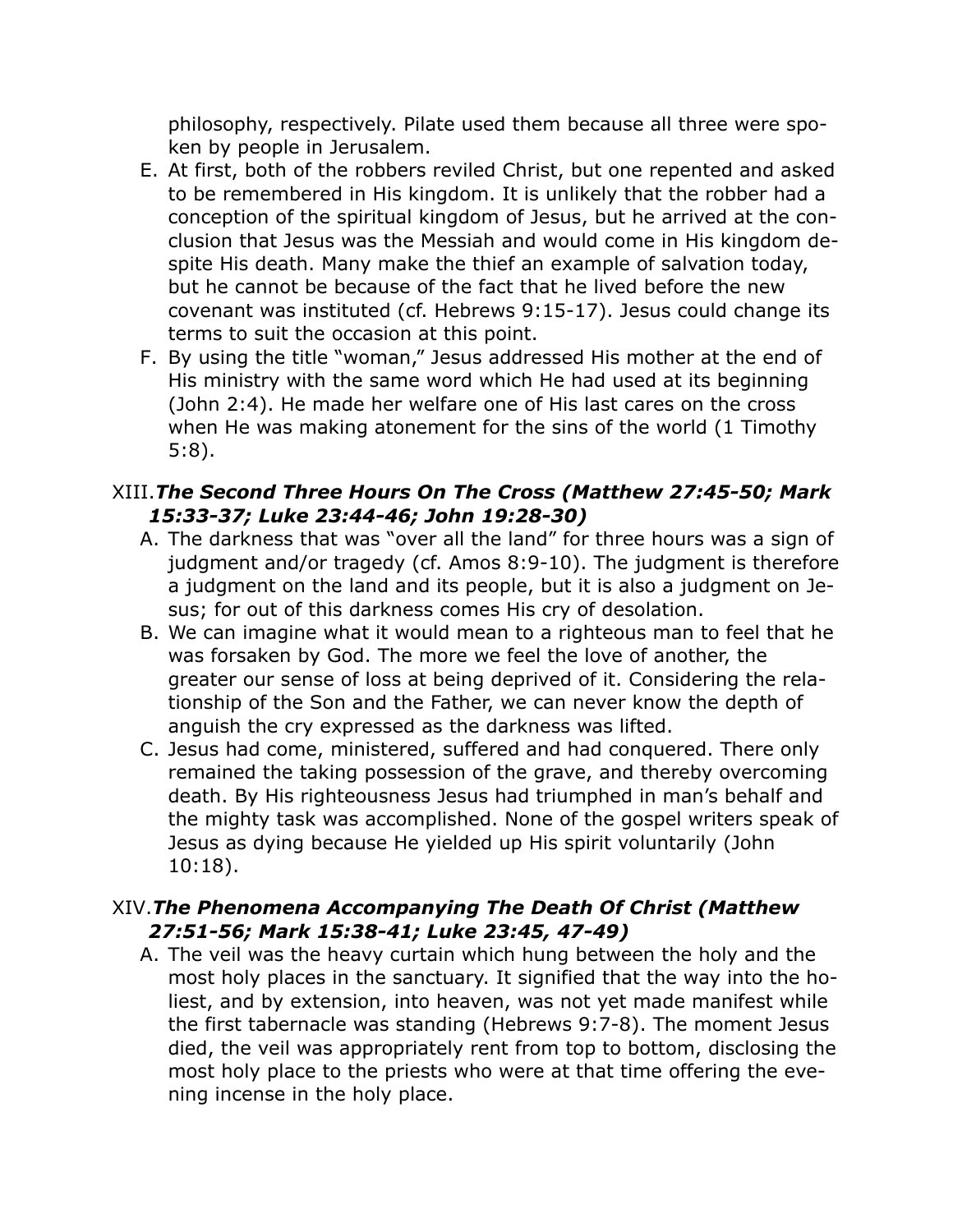- B. The earthquake, the rending of the rocks and the consequent opening of the graves occurred at the moment Jesus died, while the resurrection and appearance of the bodies of the saints occurred after His resurrection. Matthew mentions the event here because of its association with the rending of the rocks, which opened the sepulchers in which the saints were buried.
- C. The Roman centurion's faith surpassed those who had far better opportunities to believe in Jesus. Furthermore, the people who had acted under the influence of the priests now yielded to a greater authority. This change of feeling led many to repent and confess Christ at Pentecost.
- D. The women, at one time, stood close to the cross before the darkness. They probably feared violence in the darkness, so they withdrew to a safer distance. Matthew, Mark and Luke, who mentioned the women toward the close of the crucifixion, do not mention the mother of Jesus as being with them. It is likely that she had withdrawn with John, being unable to endure the sight any longer.

### XV. *The Burial Of The Body Of Jesus (Matthew 27:57-60; Mark 15:42-46; Luke 23:50-54; John 19:31-42)*

- A. According to rabbinical writing, the few hours before the Sabbath were called the Preparation, but afterwards the term was applied to the entire day preceding the Sabbath. Jewish law forbade that a body should hang overnight, for a dead body was cursed (Deuteronomy 21:22-23).
- B. The execution squad was well acquainted with the signs of death. Consequently, not fracturing Jesus' legs shows that they considered Him to be already dead. His swift death undoubtedly indicated a voluntary ending of His life because His work was ended. He had said of Himself that He could lay down His life that He might take it again (John 10:17).
- C. When Jesus was buried by one who was rich, it was a fulfillment of prophecy (Isaiah 53:9). Joseph's initiative was remarkably courageous, and Pilate probably granted his request only because he was convinced that Jesus was not really guilty of high treason. Pilate was surprised because men rarely died the first day on a cross, and there are instances where men lived an entire week on a cross.
- D. Myrrh was a resin and the aloe was pulverized wood. Both were aromatic. The spices were wrapped between the folds of the linen in order to partially embalm the body. Two members of the Sanhedrin united to bury Jesus, each showing his reverence in his own way.
- E. To the linen cloth Joseph added the honor of a burial in his own tomb. The unused state of the tomb is mentioned to show that there is no shadow of doubt as to whose resurrection opened it.